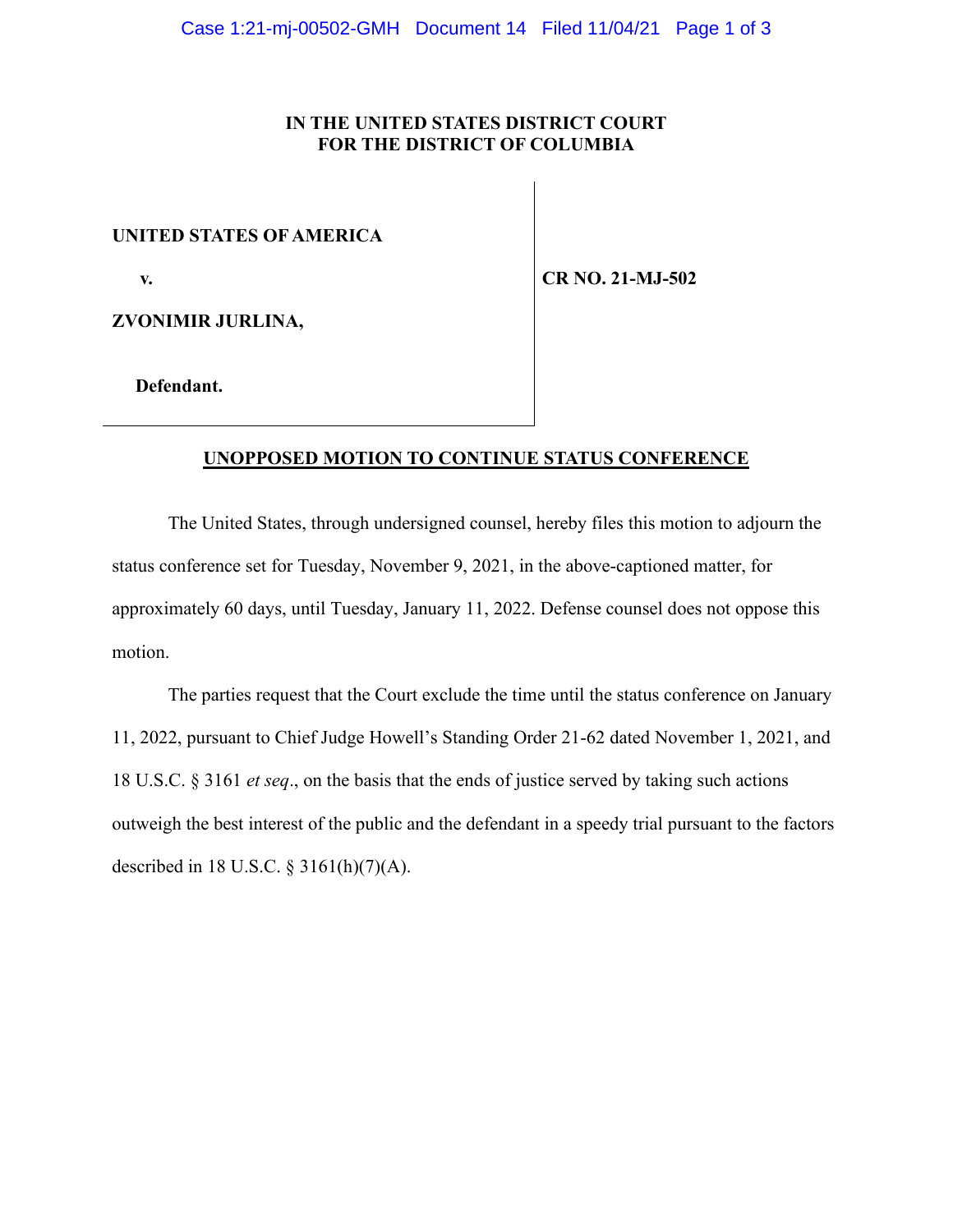Respectfully submitted,

CHANNING D. PHILLIPS ACTING UNITED STATES ATTORNEY D.C. Bar No. 415793

Date: November 4, 2021 By: *\_\_/s/ Jennifer Leigh Blackwell* 

Jennifer Leigh Blackwell Assistant United States Attorney D.C. Bar No. 481097 United States Attorney's Office 555 Fourth Street, N.W. Washington, D.C. 20530 Telephone: (202) 803-1590 Email: Jennifer.blackwell3@usdoj.gov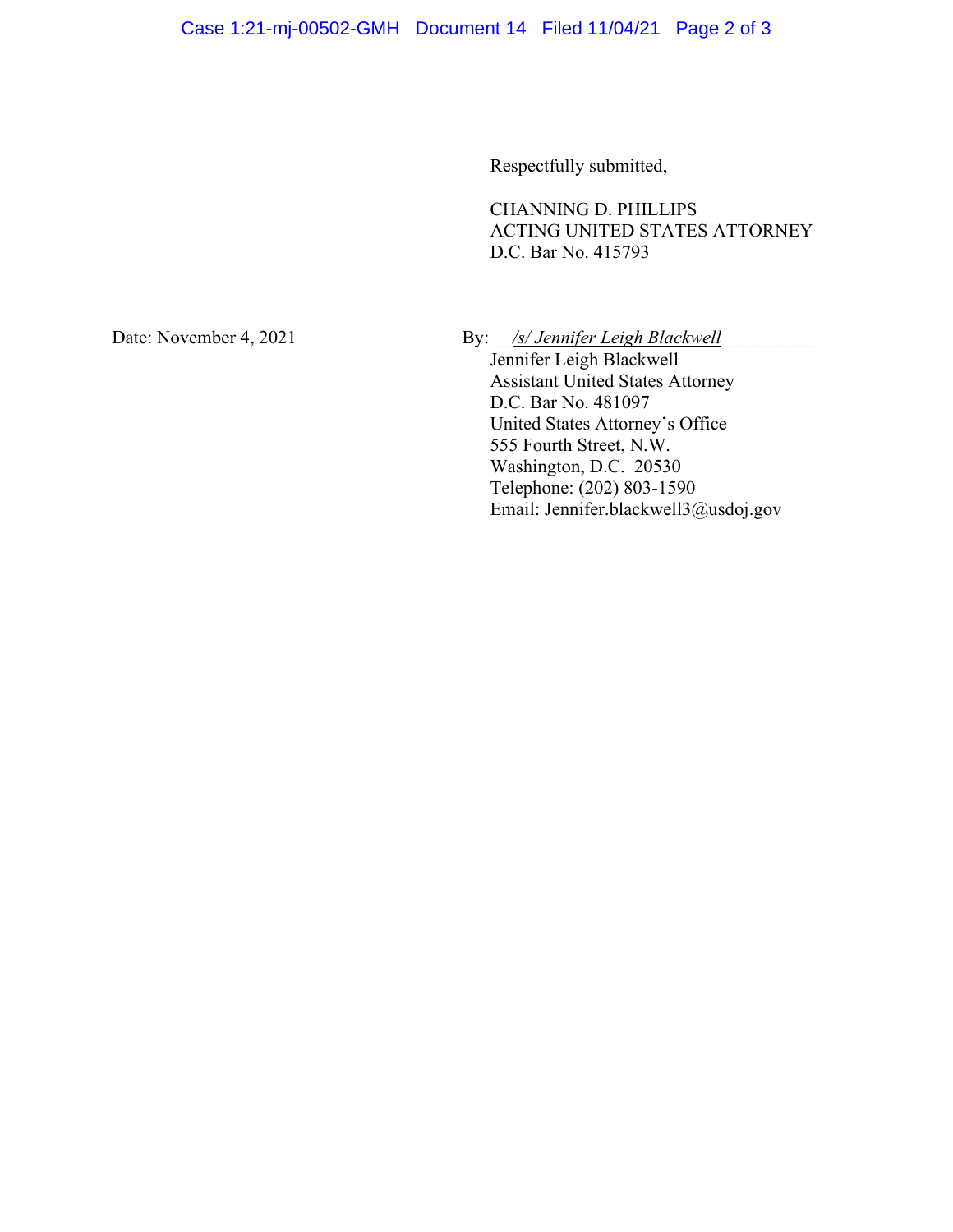# CERTIFICATE OF SERVICE

On this 4th day of November, a copy of the foregoing was served on counsel of record for the defendant via the Court's Electronic Filing System.

 */s/ Jennifer L. Blackwell* 

Jennifer Leigh Blackwell Assistant United States Attorney Jennifer Leigh Blackwell Assistant United States Attorney D.C. Bar No. 481097 555 4th Street, N.W. Washington, D.C. 20530 Phone: (202) 803-1590 Jennifer.blackwell3@usdoj.gov